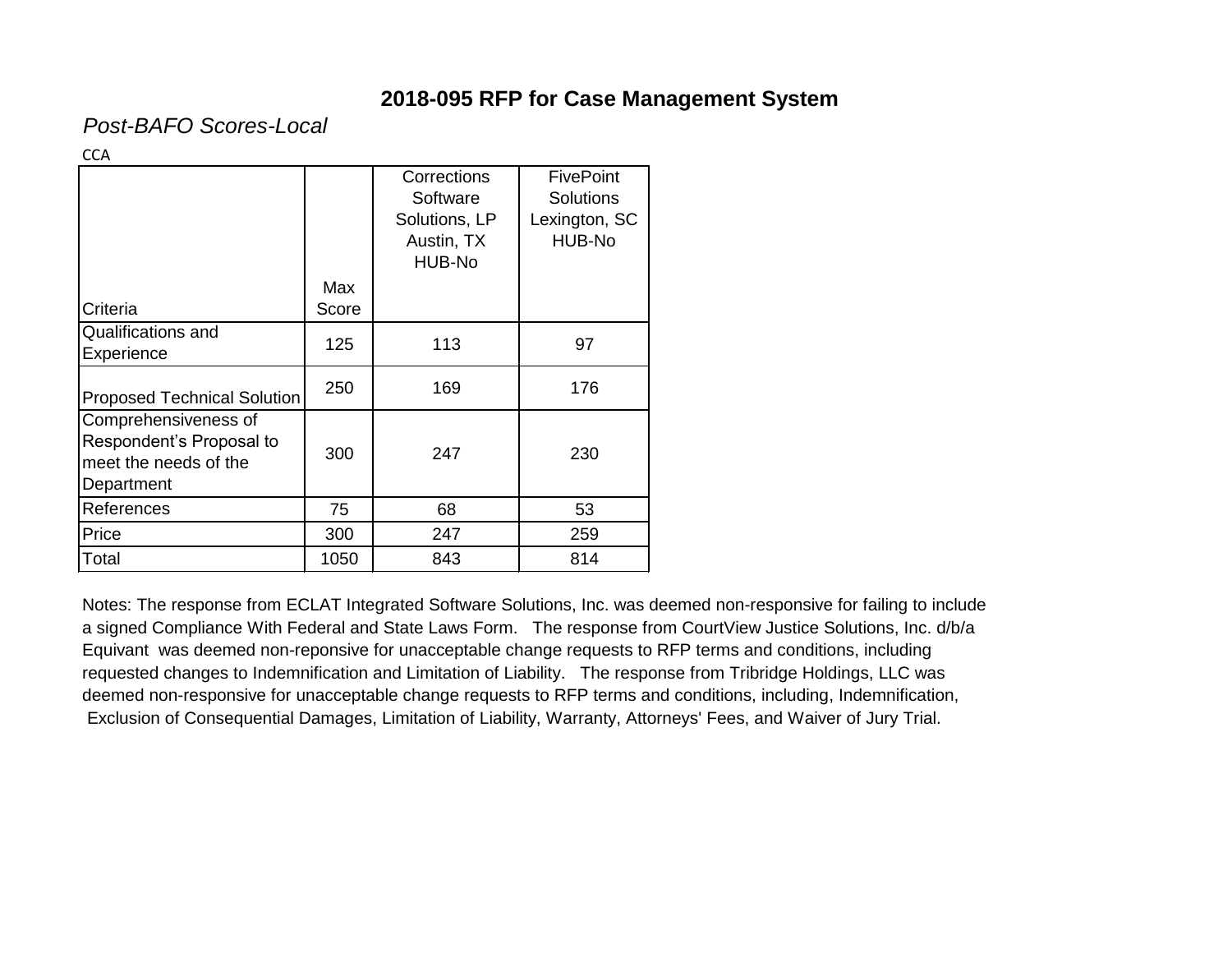*Post-BAFO Scores-Cloud*

| <b>CCA</b>                                                                              |              | Award                                                                                               |                                                                 |
|-----------------------------------------------------------------------------------------|--------------|-----------------------------------------------------------------------------------------------------|-----------------------------------------------------------------|
| Criteria                                                                                | Max<br>Score | <b>Corrections</b><br><b>Software</b><br><b>Solutions, LP</b><br><b>Austin, TX</b><br><b>HUB-No</b> | <b>FivePoint</b><br><b>Solutions</b><br>Lexington, SC<br>HUB-No |
| Qualifications and<br>Experience                                                        | 125          | 113                                                                                                 | 97                                                              |
| <b>Proposed Technical Solution</b>                                                      | 250          | 173                                                                                                 | 173                                                             |
| Comprehensiveness of<br>Respondent's Proposal to<br>meet the needs of the<br>Department | 300          | 247                                                                                                 | 230                                                             |
| References                                                                              | 75           | 68                                                                                                  | 53                                                              |
| Price                                                                                   | 300          | 247                                                                                                 | 259                                                             |
| Total                                                                                   | 1050         | 847                                                                                                 | 811                                                             |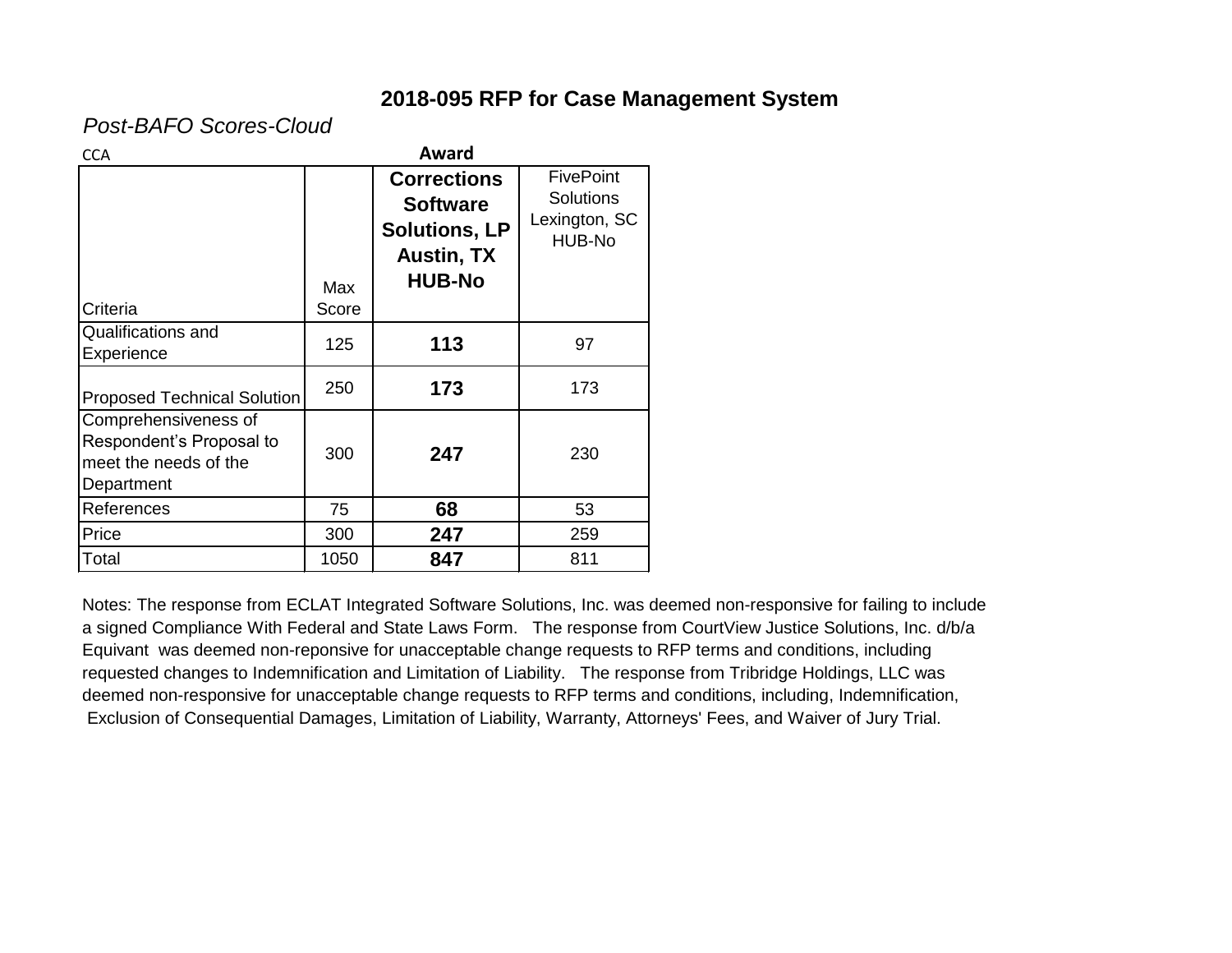*Post-Clarification Scores-Local*

|                                    |       | AutoMon, LLC   | Corrections   | <b>FivePoint</b> |
|------------------------------------|-------|----------------|---------------|------------------|
|                                    |       | Scottsdale, AZ | Software      | <b>Solutions</b> |
|                                    |       | HUB-No         | Solutions, LP | Lexington, SC    |
|                                    | Max   |                | Austin, TX    | HUB-No           |
| Criteria                           | Score |                | HUB-No        |                  |
| Qualifications and                 |       |                |               |                  |
| Experience                         | 125   | 95             | 113           | 97               |
|                                    | 250   | 150            | 169           | 176              |
| <b>Proposed Technical Solution</b> |       |                |               |                  |
| Comprehensiveness of               |       |                |               |                  |
| Respondent's Proposal to           |       |                |               |                  |
| meet the needs of the              | 300   | 167            | 247           | 230              |
| Department                         |       |                |               |                  |
| References                         | 75    | 61             | 68            | 53               |
| Price                              | 300   | 300            | 233           | 244              |
| Total                              | 1050  | 773            | 829           | 800              |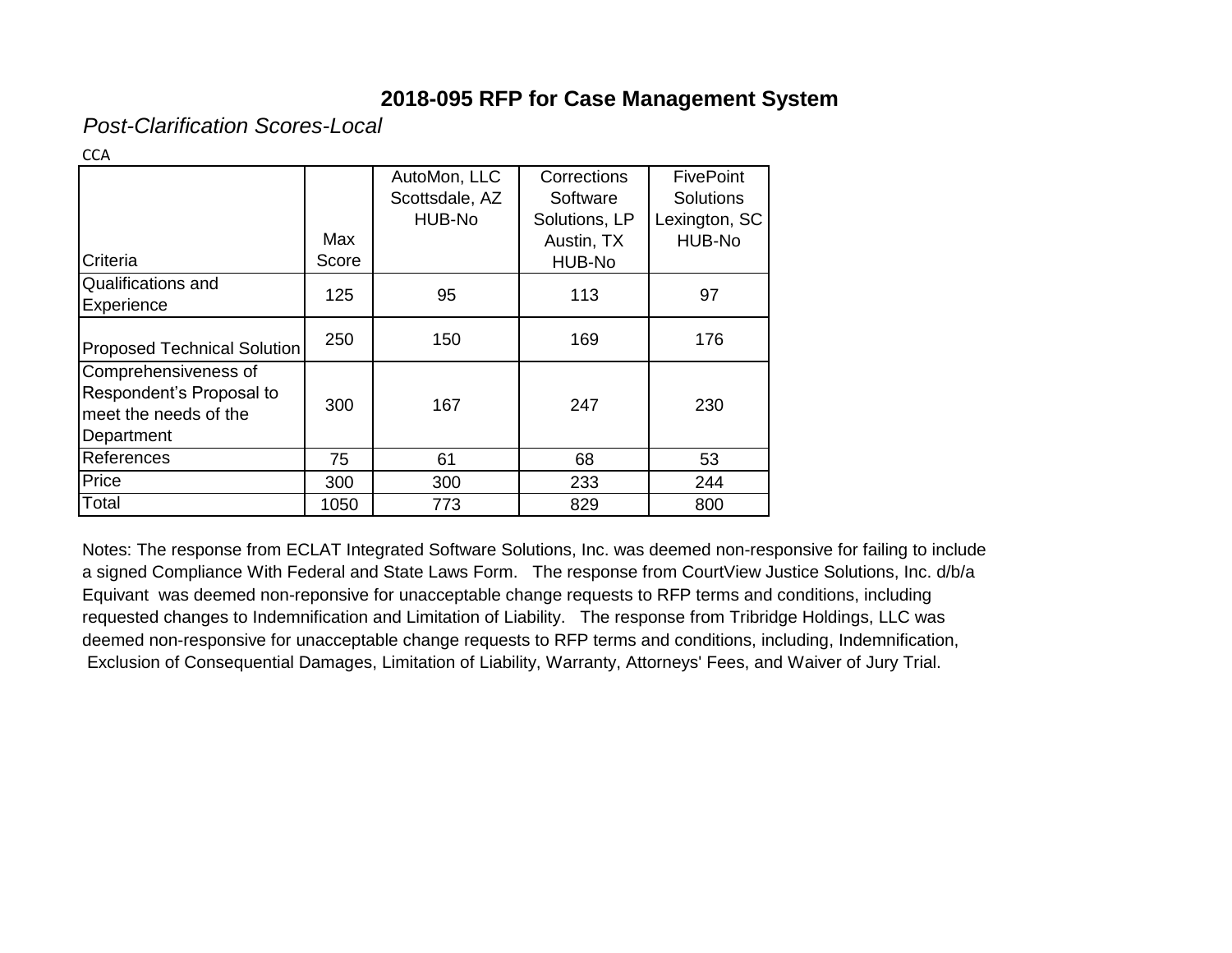*Post-Clarification Scores-Cloud*

| . .<br>w<br>۰.<br>M. |
|----------------------|
|----------------------|

|                                                                                         |              | AutoMon, LLC<br>Scottsdale, AZ<br>HUB-No | Corrections<br>Software<br>Solutions, LP | <b>FivePoint</b><br><b>Solutions</b><br>Lexington, SC |
|-----------------------------------------------------------------------------------------|--------------|------------------------------------------|------------------------------------------|-------------------------------------------------------|
| Criteria                                                                                | Max<br>Score |                                          | Austin, TX<br>HUB-No                     | HUB-No                                                |
| Qualifications and<br>Experience                                                        | 125          | 95                                       | 113                                      | 97                                                    |
| <b>Proposed Technical Solution</b>                                                      | 250          | 168                                      | 173                                      | 173                                                   |
| Comprehensiveness of<br>Respondent's Proposal to<br>meet the needs of the<br>Department | 300          | 167                                      | 247                                      | 230                                                   |
| References                                                                              | 75           | 61                                       | 68                                       | 53                                                    |
| Price                                                                                   | 300          | 300                                      | 233                                      | 244                                                   |
| Total                                                                                   | 1050         | 791                                      | 833                                      | 796                                                   |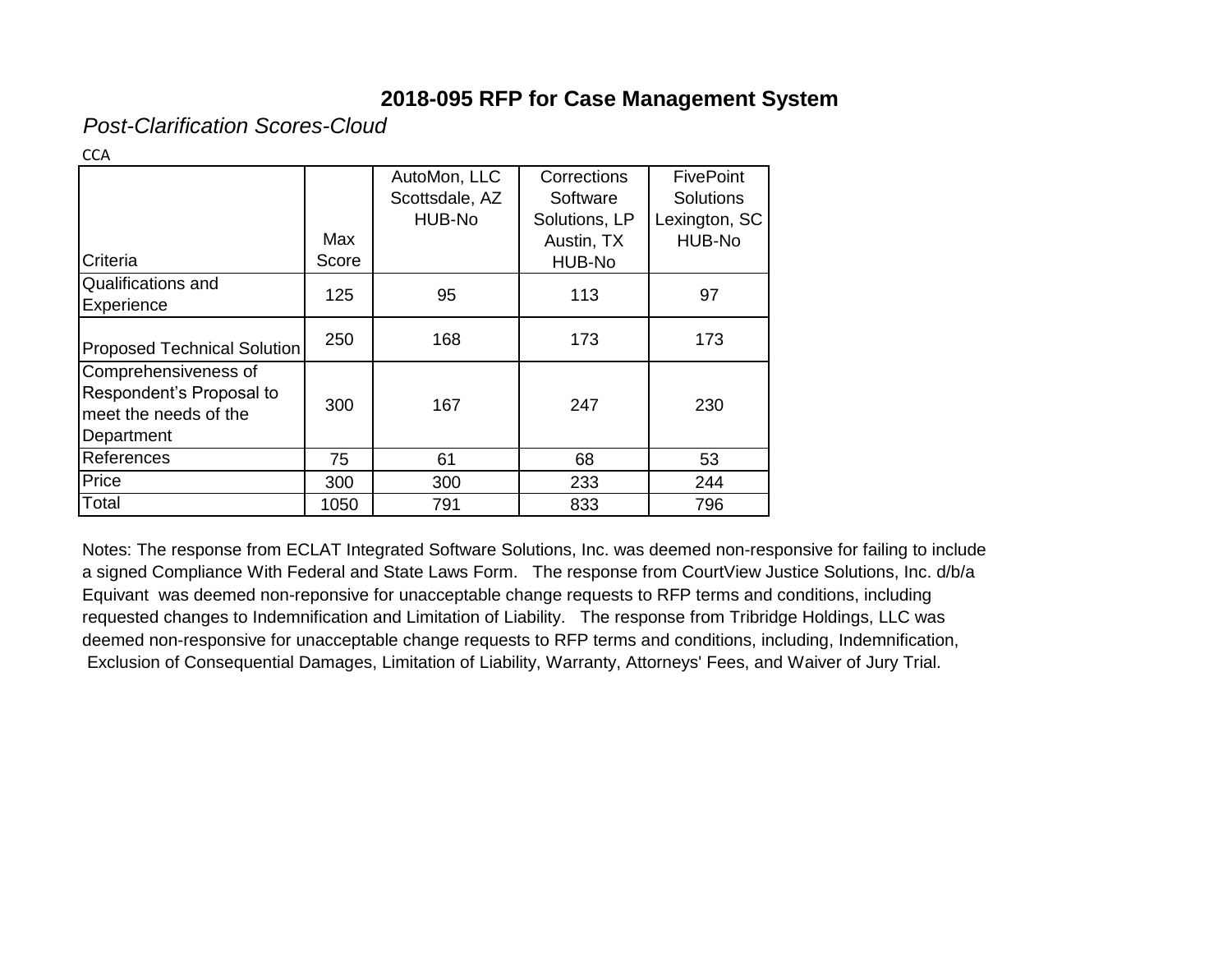*Post-Presentation Scores-Local*

|                             |       | AutoMon, LLC   | Corrections   | <b>FivePoint</b> |
|-----------------------------|-------|----------------|---------------|------------------|
|                             |       | Scottsdale, AZ | Software      | <b>Solutions</b> |
|                             |       | HUB-No         | Solutions, LP | Lexington, SC    |
|                             | Max   |                | Austin, TX    | HUB-No           |
| Criteria                    | Score |                | HUB-No        |                  |
| Qualifications and          | 125   | 95             | 113           | 97               |
| Experience                  |       |                |               |                  |
|                             | 250   | 150            | 171           | 176              |
| Proposed Technical Solution |       |                |               |                  |
| Comprehensiveness of        |       |                |               |                  |
| Respondent's Proposal to    | 300   | 167            | 247           | 230              |
| meet the needs of the       |       |                |               |                  |
| Department                  |       |                |               |                  |
| References                  | 75    | 61             | 68            | 53               |
| Price                       | 300   | 300            | 233           | 244              |
| Total                       | 1050  | 773            | 831           | 800              |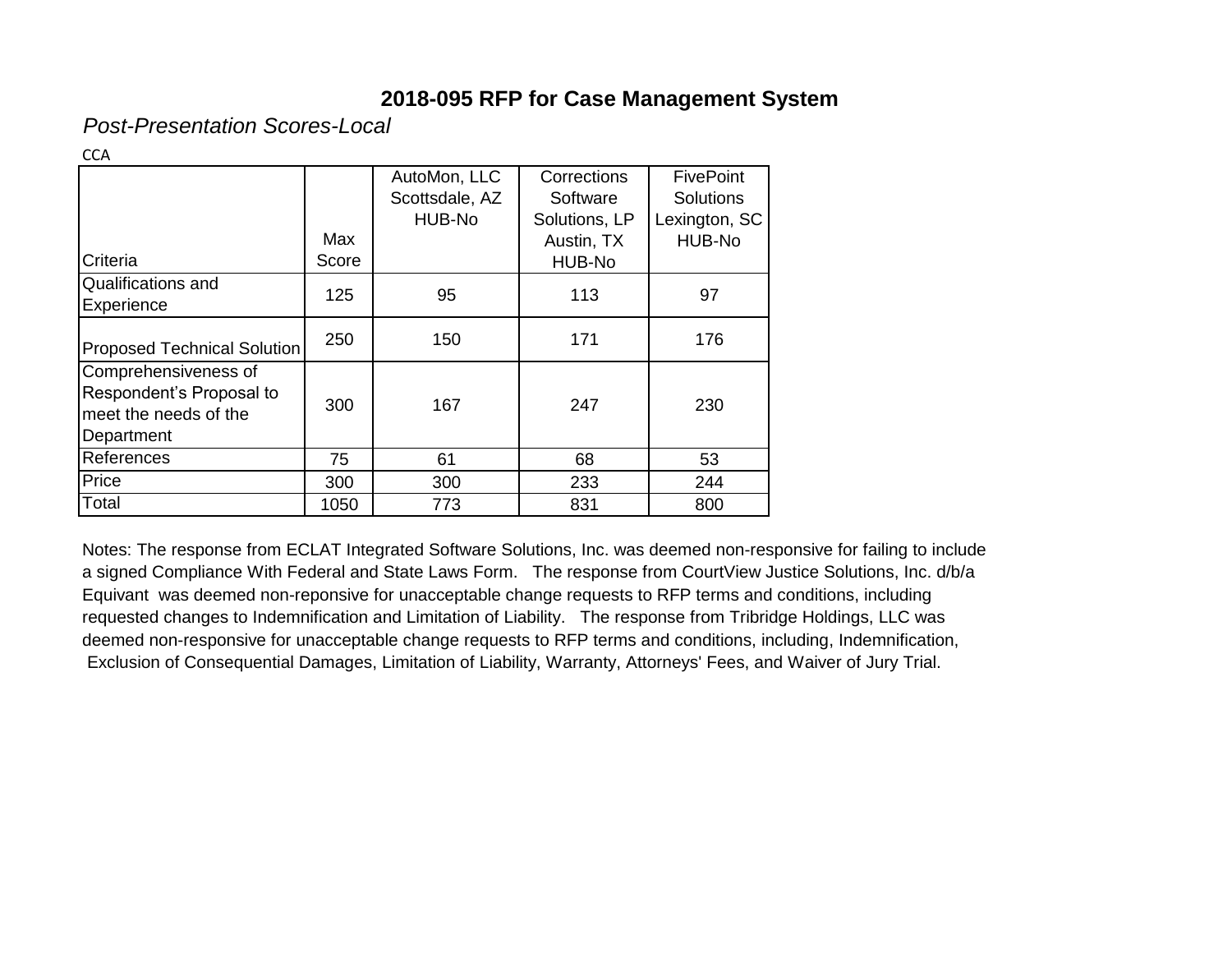*Post-Presentation Scores-Cloud*

| .<br>v<br>v<br>M. |
|-------------------|
|-------------------|

|                                    |       | AutoMon, LLC   | Corrections   | <b>FivePoint</b> |
|------------------------------------|-------|----------------|---------------|------------------|
|                                    |       | Scottsdale, AZ | Software      | <b>Solutions</b> |
|                                    |       | HUB-No         | Solutions, LP | Lexington, SC    |
|                                    | Max   |                | Austin, TX    | HUB-No           |
| Criteria                           | Score |                | HUB-No        |                  |
| Qualifications and                 | 125   |                | 113           | 97               |
| Experience                         |       | 95             |               |                  |
|                                    | 250   | 168            | 177           | 173              |
| <b>Proposed Technical Solution</b> |       |                |               |                  |
| Comprehensiveness of               |       |                |               |                  |
| Respondent's Proposal to           | 300   | 167            | 247           | 230              |
| meet the needs of the              |       |                |               |                  |
| Department                         |       |                |               |                  |
| References                         | 75    | 61             | 68            | 53               |
| Price                              | 300   | 300            | 233           | 244              |
| Total                              | 1050  | 791            | 837           | 796              |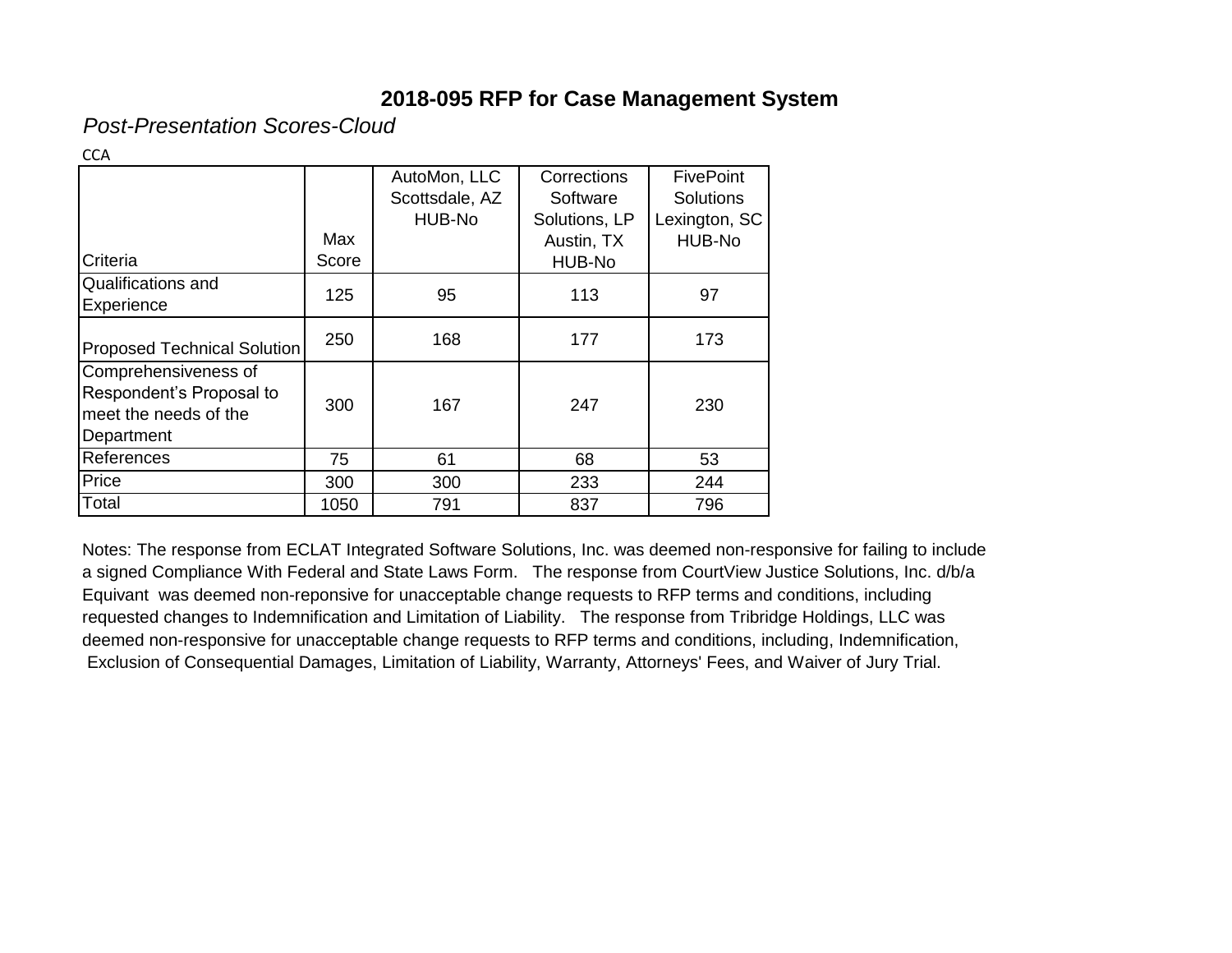*Initial Scores-Local*

**CCA** 

|                                    |       | AutoMon, LLC   | Corrections   | <b>FivePoint</b> | <b>GXP Partners,</b> | Planet        | Sam Houston    |
|------------------------------------|-------|----------------|---------------|------------------|----------------------|---------------|----------------|
|                                    |       | Scottsdale, AZ | Software      | <b>Solutions</b> | <b>LLC</b>           | Technologies, | <b>State</b>   |
|                                    |       | HUB-No         | Solutions, LP | Lexington, SC    | Levittown, PA        | Inc.          | University     |
|                                    |       |                | Austin, TX    | HUB-No           | HUB-No               | Germantown,   | Huntsville, TX |
|                                    |       |                | HUB-No        |                  |                      | MD.           | HUB-No         |
|                                    | Max   |                |               |                  |                      | HUB-No        |                |
| Criteria                           | Score |                |               |                  |                      |               |                |
| Qualifications and                 | 125   | 102            | 99            | 95               |                      | 77            | 67             |
| Experience                         |       |                |               |                  | 68                   |               |                |
| <b>Proposed Technical Solution</b> | 250   | 166            | 170           | 167              | 166                  | 160           | 120            |
| Comprehensiveness of               |       |                |               |                  |                      |               |                |
| Respondent's Proposal to           |       |                |               |                  |                      |               |                |
| meet the needs of the              | 300   | 172            | 231           | 216              | 229                  | 172           | 151            |
| Department                         |       |                |               |                  |                      |               |                |
| References                         | 75    | 61             | 68            | 53               | 42                   | 30            | 38             |
| Price                              | 300   | 300            | 233           | 244              | 107                  | 224           | 95             |
| Total                              | 1050  | 802            | 801           | 775              | 613                  | 663           | 471            |